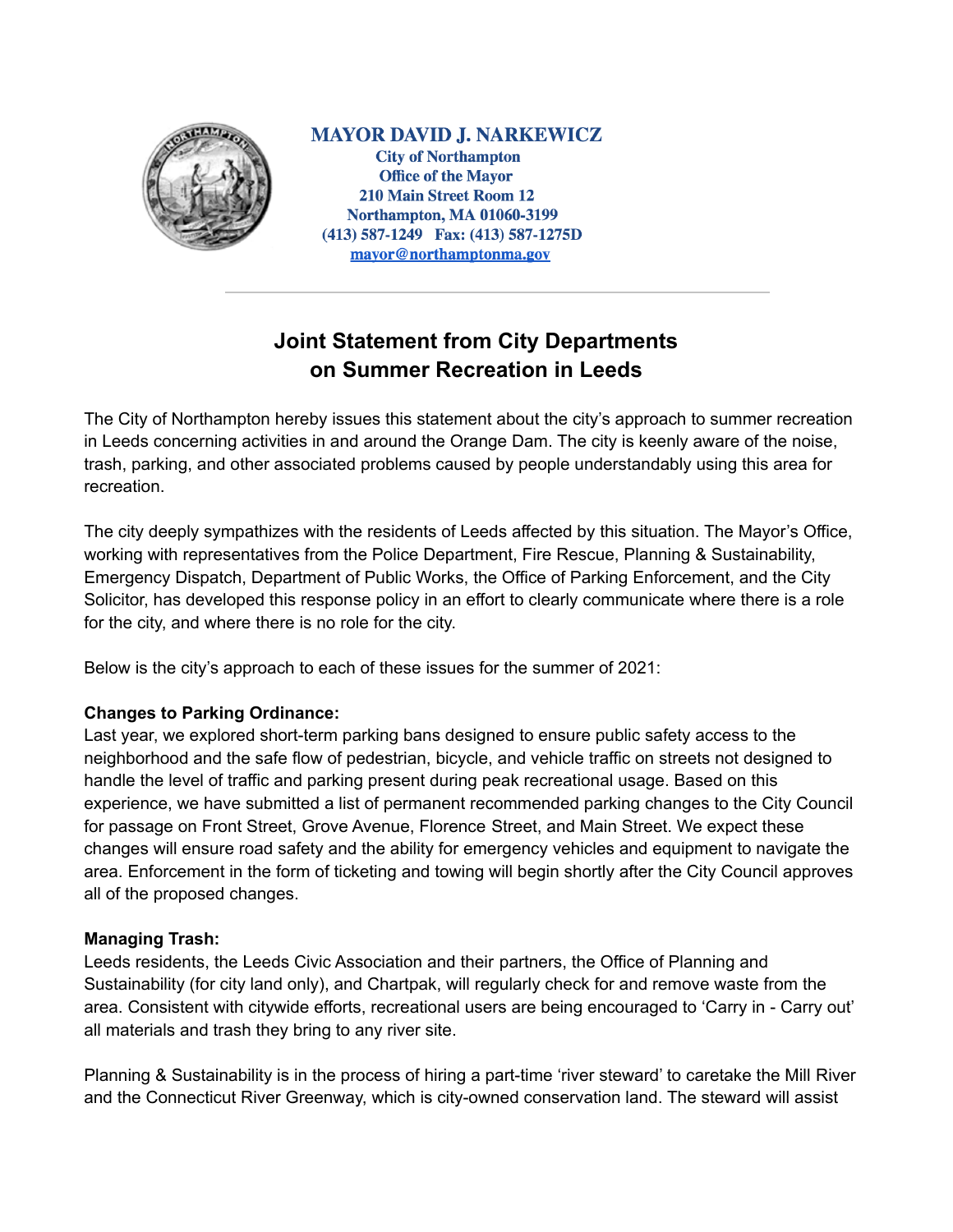with education and clean-up. The steward will work to educate users to improve compliance with Conservation Commission regulations on such things as fires and behaviors that damage the property.

Chartpak had committed to thrice-weekly trash pickups on their property, and the city will join the Leeds Civic Association in asking that this continue in 2021.

Last week, upon a request from the Mayor, the Conservation Commission, and Planning & Sustainability, the City Council approved an order to acquire the 1.5 acre 'unknown owner' property north of Chartpak's land and south of the existing Mill River Greenway. As of today, this is now city land. City ownership of this parcel will clarify responsibility in every type of response on this land.

## **Quality of Life Issues:**

Residents have made it clear to the city and the community that the levels of noise, around the dam especially, are significantly impacting the quiet enjoyment of their homes. The Leeds Civic Association reports that Chartpak has committed to hiring a "roving" security guard this summer who will check the dam hourly and ask trespassers to leave. If there is a serious problem, their security guard will call the police. The city is grateful that Chartpak is engaged in conversation with residents and has taken meaningful steps towards addressing challenges at the dam, and we are confident that the combined effect of everyone's efforts will result in a positive impact on the dam's neighbors.

The Northampton Police Department will continue to respond when called by residents for crimes being committed when they have available personnel. Northampton Police will *not* respond to noise complaints or trespassing complaints in this area, as city ordinances generally do not support such enforcement. The city has no wish to issue criminal trespassing charges against families swimming in the river, and there is no civil option for the city to invoke on private property. Likewise, the river steward, Planning & Sustainability, and the Conservation Commission are not undertaking enforcement actions but will alert Police and Fire when necessary.

The Northampton Fire Rescue Department will continue to respond to reports of large and dangerous fires in the area when called, but will not respond to calls about cooking fires. Northampton Fire Rescue does not have the resources or the inclination to monitor that level of activity and needs to be ready to respond to other emergency situations. Residents are urged to only call in case of a true emergency.

### **Longer-term**

The city continues to explore the possibility of securing federal or state funding to create municipally-owned and managed swimming and picnic areas to meet some of the clear community demand. The city is examining various locations on the Mill River and the Connecticut River. Planning & Sustainability has moderated public forums to explore this idea and to work to make it a reality.

Again, the city is grateful for the engagement and assistance of Leeds residents as we all work through this complex issue and try to chart a balanced and appropriate response. We will continue to update everyone in the city as we monitor the effectiveness of our and Chartpak's approach to the Orange dam.

Thank you,

Mayor David Narkewicz